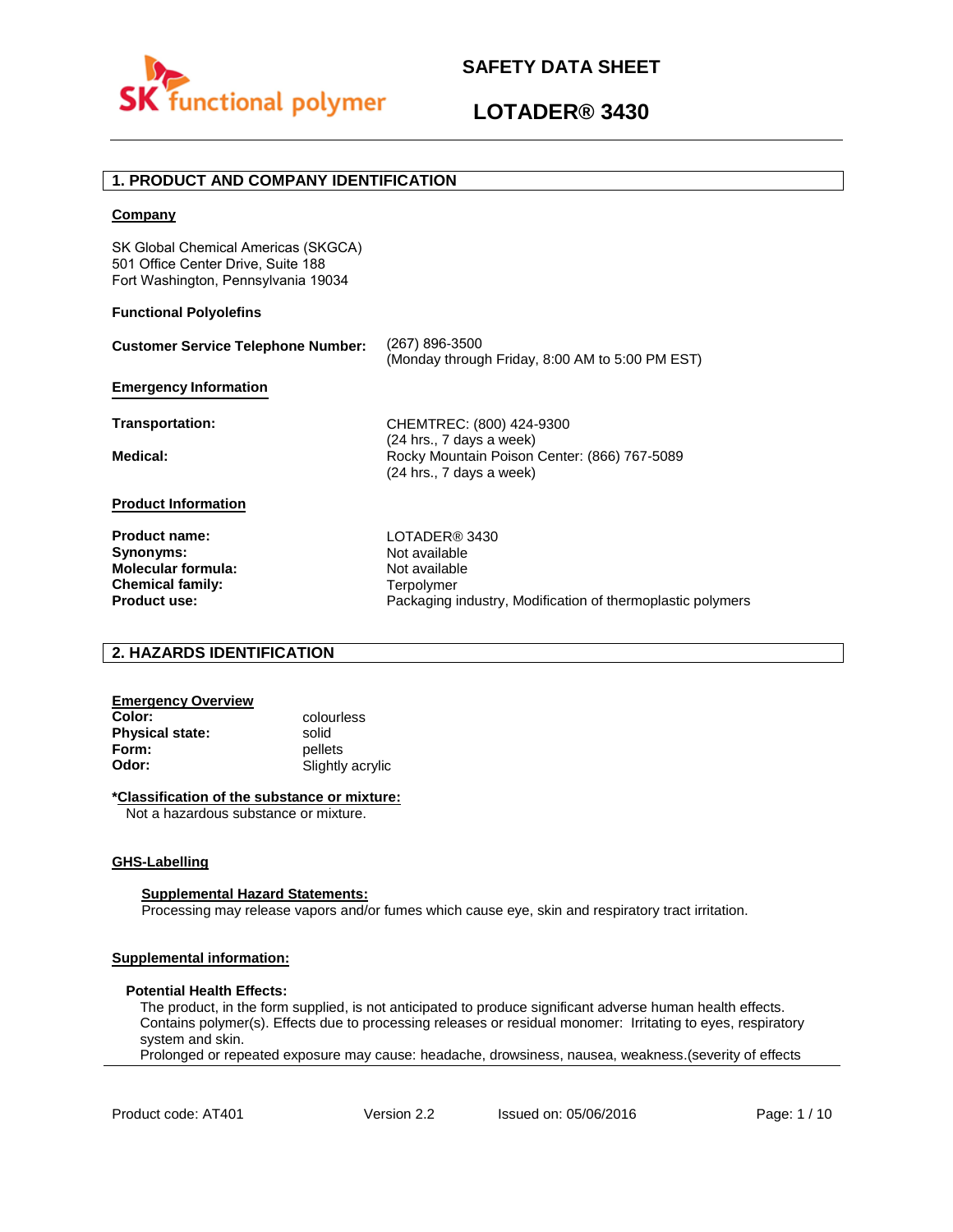

depends on extent of exposure) .

#### **Other:**

Handle in accordance with good industrial hygiene and safety practice. (pellets/granules) This product may release fume and/or vapor of variable composition depending on processing time and temperature.

# **3. COMPOSITION/INFORMATION ON INGREDIENTS**

| <b>Chemical Name</b>                                                      | CAS-No.    | Wt/Wt        | <b>GHS Classification**</b> |
|---------------------------------------------------------------------------|------------|--------------|-----------------------------|
| 2-Propenoic acid, methyl ester, polymer<br>with ethene and 2,5-furandione | 88450-35-5 | $\leq$ 100 % | Not classified              |

\*\*For the full text of the H-Statements mentioned in this Section, see Section 16.

### **4. FIRST AID MEASURES**

#### **4.1. Description of necessary first-aid measures:**

#### **Inhalation:**

If inhaled, remove victim to fresh air.

#### **Skin:**

In case of contact, immediately flush skin with plenty of water. If molten polymer gets on the skin, cool rapidly with cold water. Do not peel solidified product off the skin. Obtain medical treatment for thermal burns. Remove material from clothing. Wash clothing before reuse. Thoroughly clean shoes before reuse.

#### **Eyes:**

Immediately flush eye(s) with plenty of water. Obtain medical treatment for thermal burns.

#### **Ingestion:**

If swallowed, DO NOT induce vomiting. Get medical attention. Never give anything by mouth to an unconscious person.

#### **4.2. Most important symptoms/effects, acute and delayed:**

For most important symptoms and effects (acute and delayed), see Section 2 (Hazard Statements and Supplemental Information) and Section 11 (Toxicology Information) of this SDS.

#### **4.3. Indication of immediate medical attention and special treatment needed, if necessary:**

Unless otherwise noted in Notes to Physician, no specific treatment noted; treat symptomatically.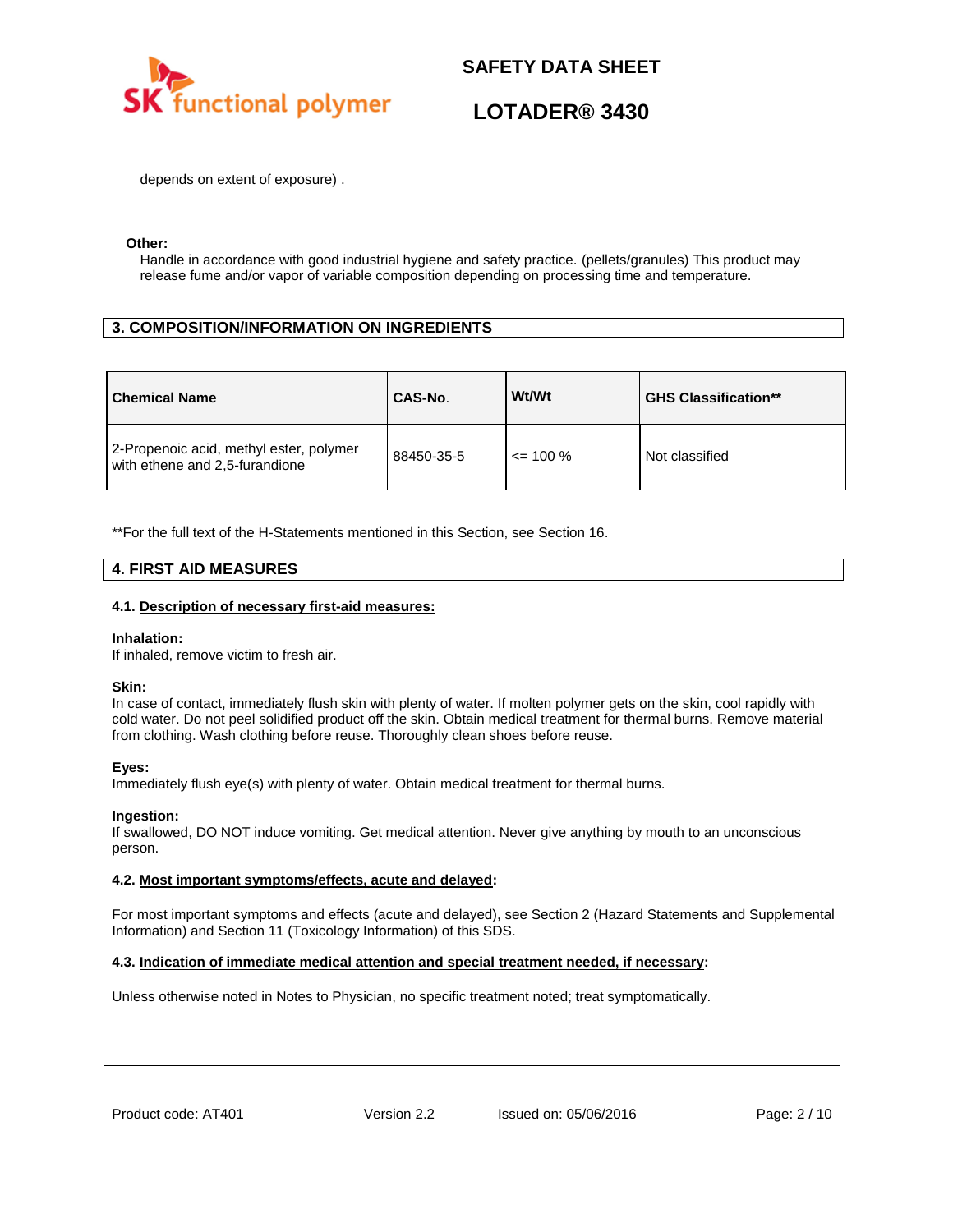

# **LOTADER® 3430**

### **5. FIREFIGHTING MEASURES**

#### **Extinguishing media (suitable):**

Water spray, Carbon dioxide (CO2), Foam, Dry chemical

#### **Protective equipment:**

Fire fighters and others who may be exposed to products of combustion should wear full fire fighting turn out gear (full Bunker Gear) and self-contained breathing apparatus (pressure demand / NIOSH approved or equivalent).

#### **Further firefighting advice:**

Fire fighting equipment should be thoroughly decontaminated after use.

#### **Fire and explosion hazards:**

When burned, the following hazardous products of combustion can occur: Carbon oxides Hazardous organic compounds

# **6. ACCIDENTAL RELEASE MEASURES**

#### **Personal precautions, Emergency procedures, Methods and materials for containment/clean-up:**

Prevent further leakage or spillage if you can do so without risk. Ventilate the area. Sweep up and shovel into suitable properly labeled containers for prompt disposal. Possible fall hazard – floor may become slippery from leakage/spillage of product. Avoid dispersal of spilled material and runoff and contact with soil, waterways, drains and sewers. Consult a regulatory specialist to determine appropriate state or local reporting requirements, for assistance in waste characterization and/or hazardous waste disposal and other requirements listed in pertinent environmental permits.

#### **Protective equipment:**

Appropriate personal protective equipment is set forth in Section 8.

### **7. HANDLING AND STORAGE**

#### **Handling**

#### **General information on handling:**

Avoid breathing dust.

Avoid breathing processing fumes or vapors.

Handle in accordance with good industrial hygiene and safety practices. These practices include avoiding unnecessary exposure and removal of material from eyes, skin, and clothing.

#### **Storage**

#### **General information on storage conditions:**

Keep in a dry, cool place. Store in closed containers, in a secure area to prevent container damage and subsequent spillage.

**Storage stability – Remarks:**  Stable under recommended storage conditions.

#### **Storage incompatibility – General:**  None known.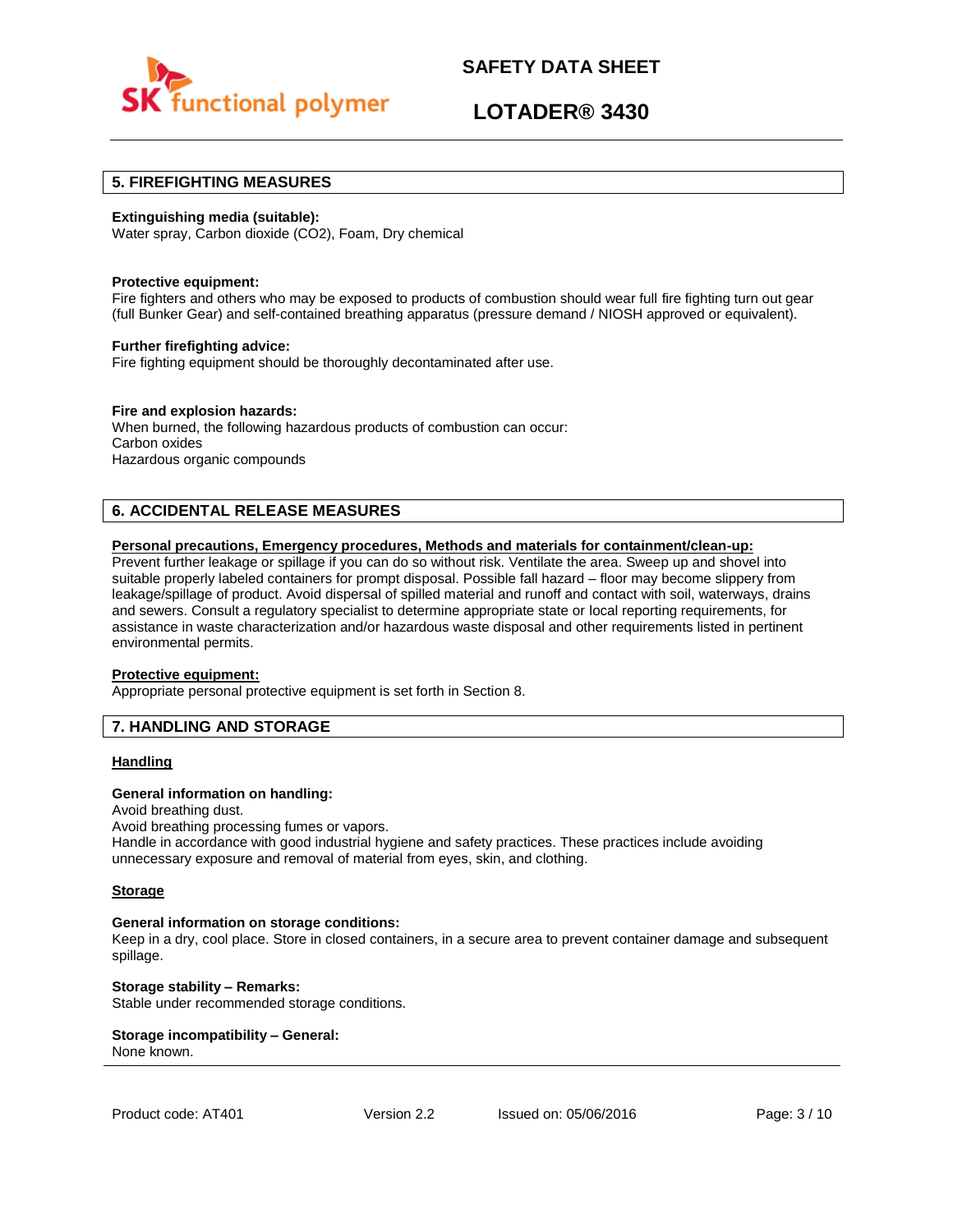



### **Temperature tolerance – Do not store above:**

122 °F (50 °C)

# **8. EXPOSURE CONTROLS/PERSONAL PROTECTION**

#### **Airborne Exposure Guidelines:**

#### **Particles Not Otherwise Specified / Nuisance Dust (Proprietary)**

US. ACGIH Threshold Limit Values

| Form:                 | Inhalable particles.  |
|-----------------------|-----------------------|
| Time weighted average | $10 \text{ mg/m}$     |
| Form:                 | Respirable particles. |
| Time weighted average | $3 \text{ mg/m}$      |

US. OSHA Table Z-1 Limits for Air Contaminants (29 CFR 1910.1000)

| Form: | Respirable fraction. |
|-------|----------------------|
| PEL:  | $5 \text{ mg/m}$     |

**Form:** Total dust PEL: 15 mg/m3

US. OSHA Table Z-3 (29 CFR 1910.1000)

| Form:                 | Respirable fraction.                           |
|-----------------------|------------------------------------------------|
| Time weighted average | 15 millions of particles per cubic foot of air |
| Form:                 | Total dust                                     |
| Time weighted average | 50 millions of particles per cubic foot of air |
| Form:                 | Respirable fraction.                           |
| Time weighted average | $5 \text{ mg/m}$                               |
| Form:                 | Total dust                                     |
| Time weighted average | 15 mg/m $3$                                    |

Only those components with exposure limits are printed in this section. Limits with skin contact designation above have skin contact effect. Air sampling alone is insufficient to accurately quantitate exposure. Measures to prevent significant cutaneous absorption may be required. Limits with a sensitizer designation above mean that exposure to this material may cause allergic reactions.

#### **Engineering controls:**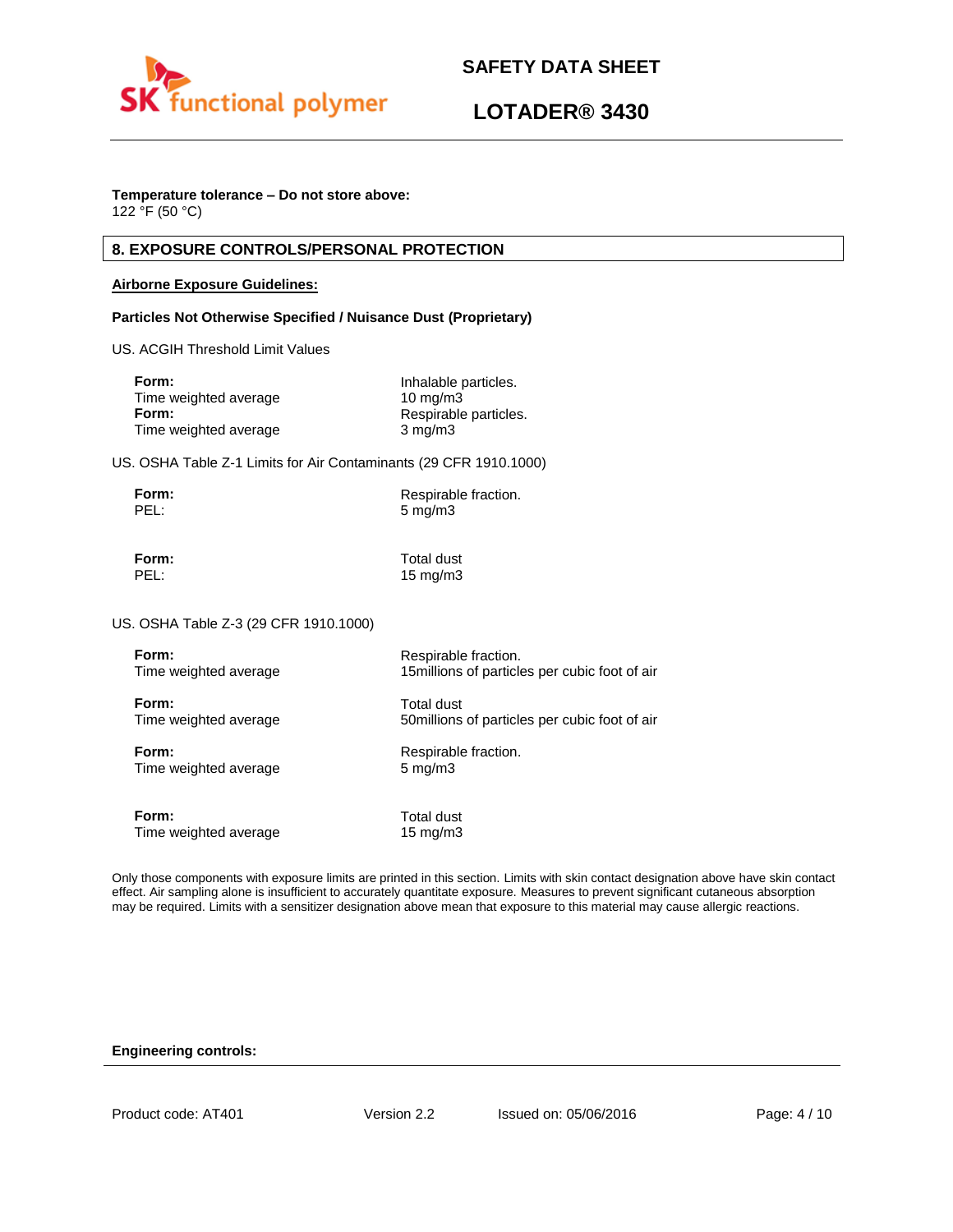

# **LOTADER® 3430**

Investigate engineering techniques to reduce exposures below airborne exposure limits or to otherwise reduce exposures. Provide ventilation if necessary to minimize exposures or to control exposure levels to below airborne exposure limits (if applicable see above).If practical, use local mechanical exhaust ventilation at sources of air contamination such as open process equipment.

#### **Respiratory protection:**

Avoid breathing dust. Avoid breathing processing fumes or vapors. Where airborne exposure is likely or airborne exposure limits are exceeded (if applicable, see above), use NIOSH approved respiratory protection equipment appropriate to the material and/or its components and substances released during processing. Consult respirator manufacturer to determine appropriate type equipment for a given application. Observe respirator use limitations specified by NIOSH or the manufacturer. For emergency and other conditions where there may be a potential for significant exposure or where exposure limit may be significantly exceeded, use an approved full face positive-pressure, self-contained breathing apparatus or positive-pressure airline with auxiliary self-contained air supply. Respiratory protection programs must comply with 29 CFR § 1910.134.

#### **Skin protection:**

Processing of this product releases vapors or fumes which may cause skin irritation. Wearing protective gloves is recommended. Wash hands and contaminated skin thoroughly after contact with processing fumes or vapors. Wash thoroughly after handling.

#### **Eye protection:**

Use good industrial practice to avoid eye contact. Processing of this product releases vapors or fumes which may cause eye irritation. Where eye contact may be likely, wear chemical goggles and have eye flushing equipment available.

| Color:                                 | colourless               |
|----------------------------------------|--------------------------|
| <b>Physical state:</b>                 | solid                    |
| Form:                                  | pellets                  |
| Odor:                                  | Slightly acrylic         |
| <b>Odor threshold:</b>                 | No data available        |
| <b>Flash point</b>                     | Not applicable           |
| Auto-ignition<br>temperature:          | $> 842$ °F ( $> 450$ °C) |
| Lower flammable limit<br>$(LFL)$ :     | No data available        |
| <b>Upper flammable limit</b><br>(UEL): | No data available        |
| pH:                                    | Not applicable           |
| Density:                               | 0.940 g/cm3              |

### **9. PHYSICAL AND CHEMICAL PROPERTIES**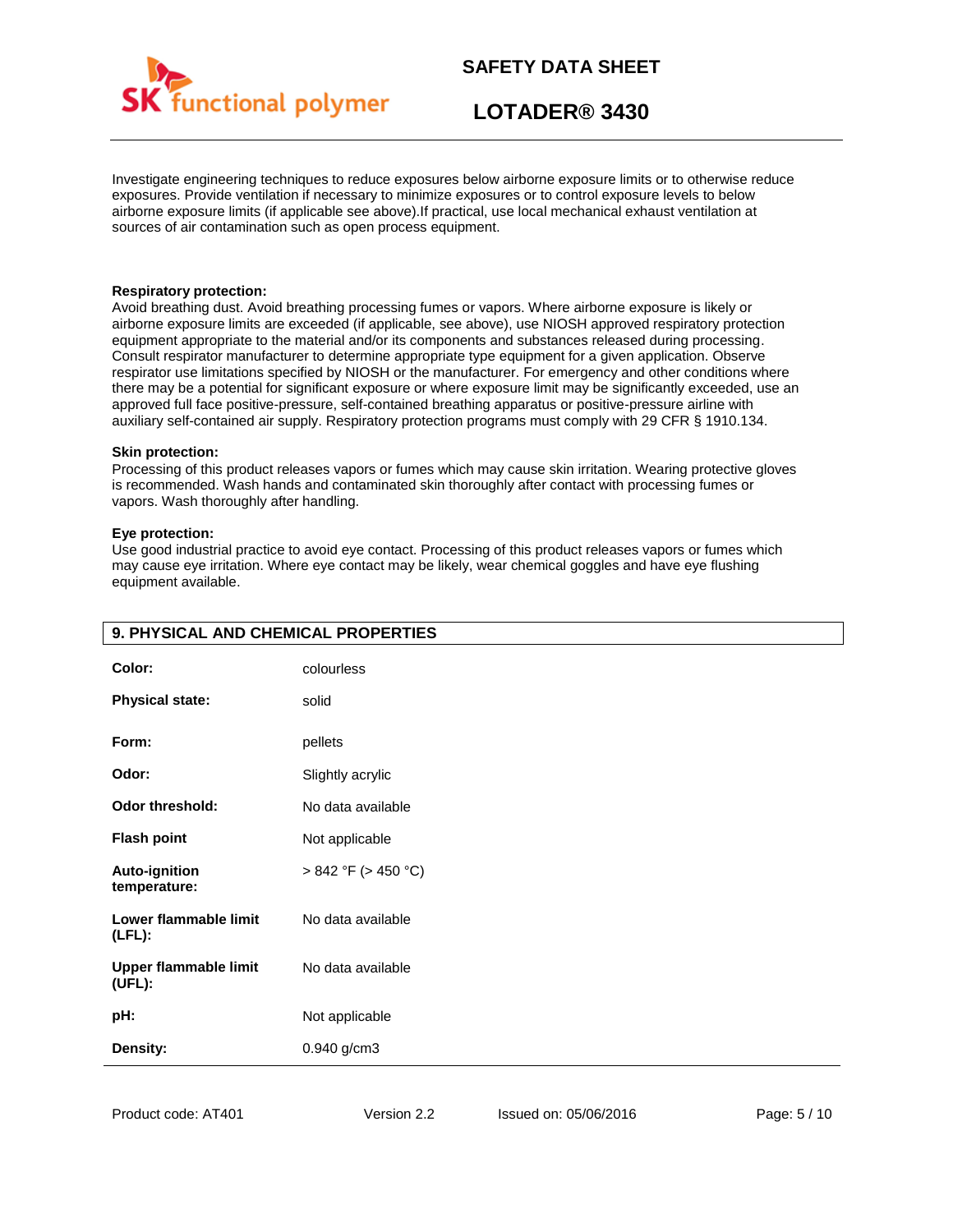

# **LOTADER® 3430**

| <b>Bulk density:</b>                                             | approximately 500 kg/m3                                                                                                                                                          |
|------------------------------------------------------------------|----------------------------------------------------------------------------------------------------------------------------------------------------------------------------------|
| Vapor pressure:                                                  | Not applicable                                                                                                                                                                   |
| Vapor density:                                                   | Not applicable                                                                                                                                                                   |
| <b>Boiling point/boiling</b><br>range:                           | No data available                                                                                                                                                                |
| <b>Melting point/range:</b>                                      | 167 - 203 °F (75 - 95 °C)(Method: Differential Scanning Calorimetry in accordance<br>with DIN 51007 (Thermal analysis (TA); differential thermal analysis (DTA);<br>principles)) |
| <b>Freezing point:</b>                                           | No data available                                                                                                                                                                |
| <b>Evaporation rate:</b>                                         | No data available                                                                                                                                                                |
| Solubility in water:                                             | 68 °F (20 °C) insoluble                                                                                                                                                          |
| Solubility in other<br>solvents: [qualitative and<br>quantative] | Soluble in:                                                                                                                                                                      |
|                                                                  | aromatic hydrocarbons                                                                                                                                                            |
|                                                                  | Chlorinated solvents (when hot)                                                                                                                                                  |
| Viscosity, dynamic:                                              | No data available                                                                                                                                                                |
| <b>Oil/water partition</b><br>coefficient:                       | No data available                                                                                                                                                                |
| <b>Thermal decomposition</b>                                     | $> 572$ °F ( $> 300$ °C)                                                                                                                                                         |
| <b>Flammability:</b>                                             | See GHS Classification in Section 2                                                                                                                                              |

# **10. STABILITY AND REACTIVITY**

#### **Stability:**

The product is stable at normal handling and storage temperatures.

#### **Hazardous reactions:**

Hazardous polymerization does not occur.

### **Materials to avoid:**

None known.

#### **Conditions / hazards to avoid:**

Avoid storing in moist and warm conditions. (to maintain the technical properties of the product). See Hazardous Decomposition Products below.

#### **Hazardous decomposition products:**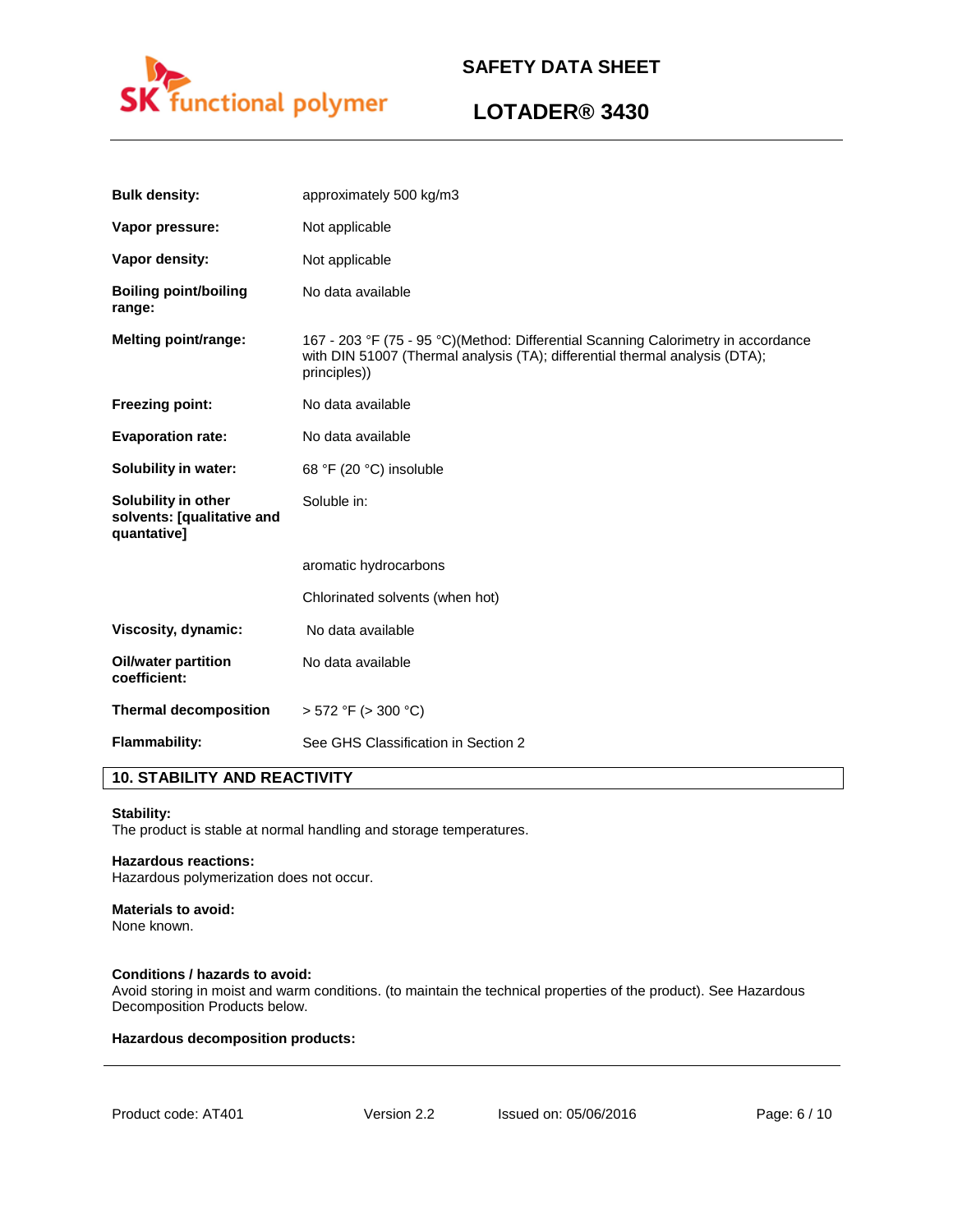

# **LOTADER® 3430**

Temperature exceeding 300 °C: Thermal decomposition giving flammable and toxic products Carbon oxides Hazardous organic compounds Acrylates

# **11. TOXICOLOGICAL INFORMATION**

Data on this material and/or its components are summarized below.

### **Data for 2-Propenoic acid, methyl ester, polymer with ethene and 2,5-furandione (88450-35-5)**

### **Other information**

The information presented is from representative materials with this Chemical Abstract Service (CAS) Registry number. The results vary depending on the size and composition of the test substance. Effects due to processing releases or residual monomer: Possible cross sensitization with other acrylates and methacrylates

# **12. ECOLOGICAL INFORMATION**

### **Chemical Fate and Pathway**

No data are available.

#### **Ecotoxicology**

No data are available.

### **13. DISPOSAL CONSIDERATIONS**

#### **Waste disposal:**

Where possible recycling is preferred to disposal or incineration. If recycling is not an option, incinerate or dispose of in accordance with federal, state, and local regulations. Pigmented, filled and/or solvent laden product may require special disposal practices in accordance with federal, state and local regulations. Consult a regulatory specialist to determine appropriate state or local reporting requirements, for assistance in waste characterization and/or hazardous waste disposal and other requirements listed in pertinent environmental permits. Note: Chemical additions to, processing of, or otherwise altering this material may make this waste management information incomplete, inaccurate, or otherwise inappropriate. Furthermore, state and local waste disposal requirements may be more restrictive or otherwise different from federal laws and regulations.

#### **14. TRANSPORT INFORMATION**

**US Department of Transportation (DOT):** not regulated

**International Maritime Dangerous Goods Code (IMDG):** not regulated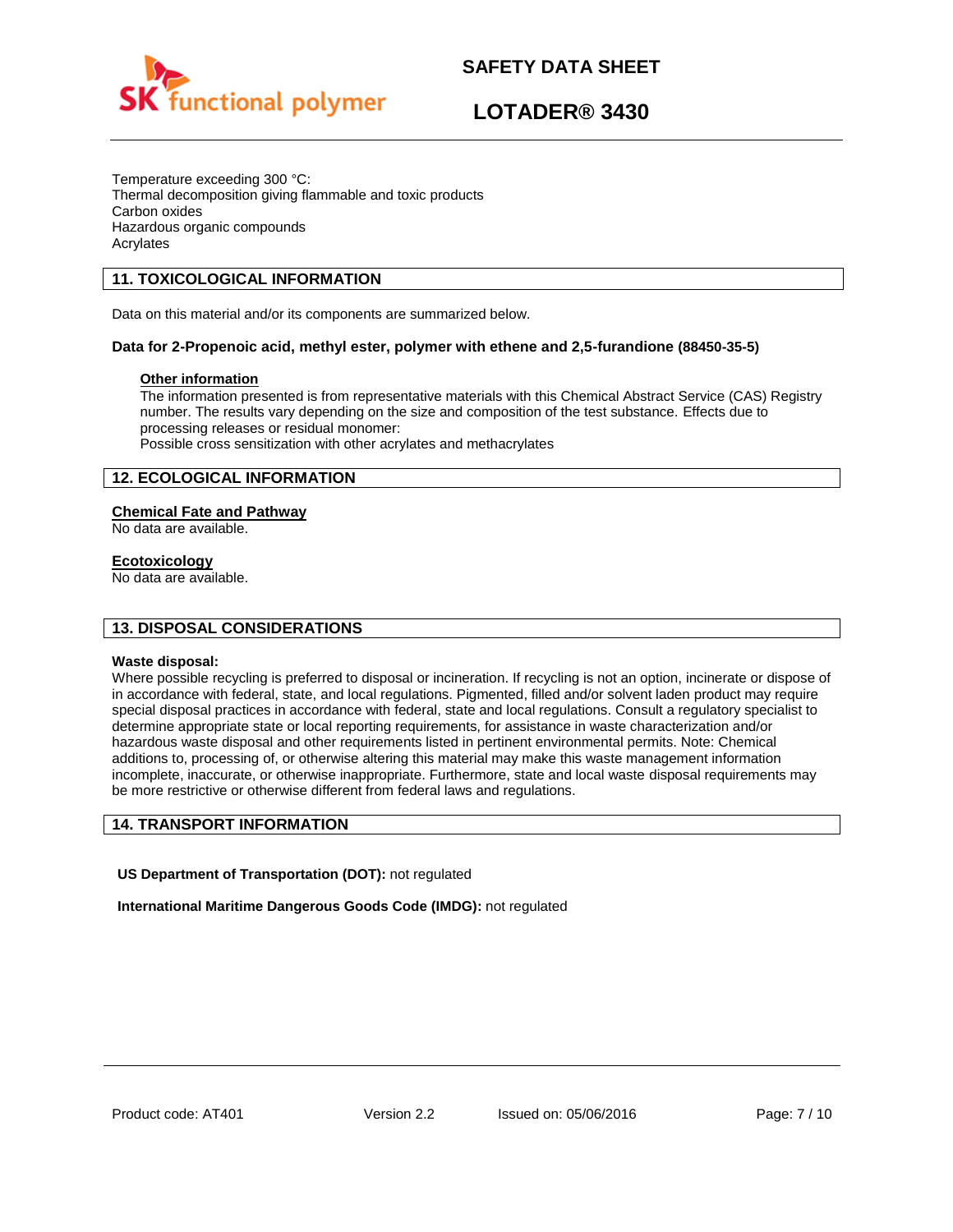

# **LOTADER® 3430**

# **15. REGULATORY INFORMATION**

| <b>Chemical Inventory Status</b>                                      |               |                                                                                                                                                                             |
|-----------------------------------------------------------------------|---------------|-----------------------------------------------------------------------------------------------------------------------------------------------------------------------------|
| EU. EINECS                                                            | <b>EINECS</b> | Conforms to                                                                                                                                                                 |
| United States TSCA Inventory                                          | <b>TSCA</b>   | This product complies with TSCA<br>Inventory requirements. The polymer<br>component(s) is (are) eligible for the<br>amended polymer exemption at 40 CFR<br>Section 723.250. |
| Canadian Domestic Substances List (DSL)                               | <b>DSL</b>    | All components of this product are on the<br>Canadian DSL                                                                                                                   |
| China. Inventory of Existing Chemical Substances in<br>China (IECSC)  | IECSC (CN)    | Does not conform                                                                                                                                                            |
| Japan. ENCS - Existing and New Chemical<br>Substances Inventory       | ENCS (JP)     | Conforms to                                                                                                                                                                 |
| Japan. ISHL - Inventory of Chemical Substances                        | ISHL (JP)     | Conforms to                                                                                                                                                                 |
| Korea. Korean Existing Chemicals Inventory (KECI)                     | KECI (KR)     | Conforms to                                                                                                                                                                 |
| Philippines Inventory of Chemicals and Chemical<br>Substances (PICCS) | PICCS (PH)    | Conforms to                                                                                                                                                                 |
| Australia Inventory of Chemical Substances (AICS)                     | <b>AICS</b>   | Conforms to                                                                                                                                                                 |

#### **United States – Federal Regulations**

#### **SARA Title III – Section 302 Extremely Hazardous Chemicals:**

The components in this product are either not SARA Section 302 regulated or regulated but present in negligible concentrations.

#### **SARA Title III - Section 311/312 Hazard Categories:**

No SARA Hazards

#### **SARA Title III – Section 313 Toxic Chemicals:**

This material does not contain any chemical components with known CAS numbers that exceed the threshold (De Minimis) reporting levels established by SARA Title III, Section 313.

#### **Comprehensive Environmental Response, Compensation, and Liability Act (CERCLA) - Reportable Quantity (RQ):**

The components in this product are either not CERCLA regulated, regulated but present in negligible concentrations, or regulated with no assigned reportable quantity.

#### **United States – State Regulations**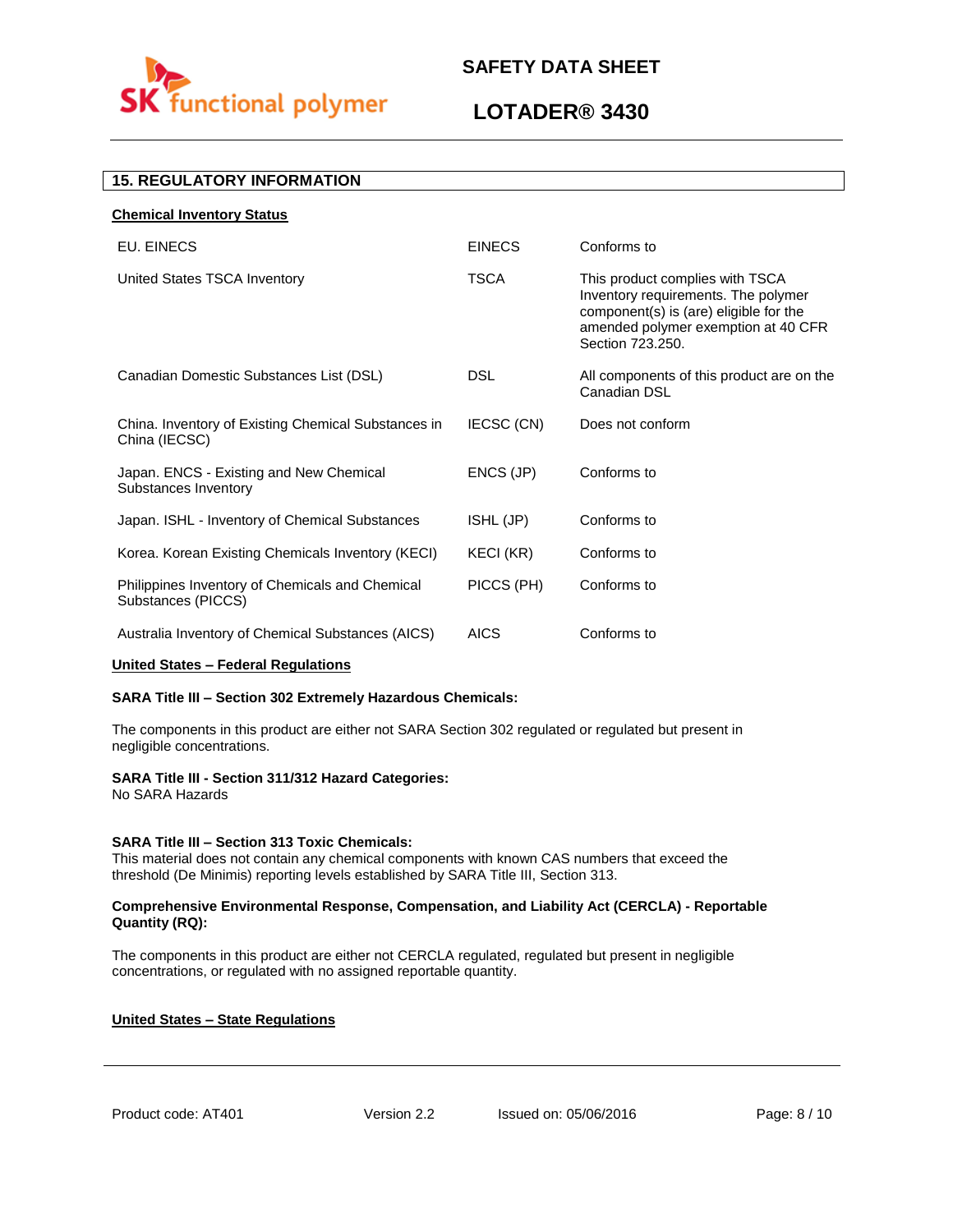

88450-35-5

#### **New Jersey Right to Know**

No components are subject to the New Jersey Right to Know Act.

#### **Pennsylvania Right to Know**

Chemical name CAS-No. 2-Propenoic acid, methyl ester, polymer with ethene and 2,5-furandione

#### **California Prop. 65**

This product does not contain any chemicals known to the State of California to cause cancer, birth defects, or any other reproductive defects.

### **16. OTHER INFORMATION**

#### **Latest Revision(s):**

| Revised Section(s): | Chapter 4 update |
|---------------------|------------------|
| Reference number:   | 000000027417     |
| Date of Revision:   | 05/06/2016       |
| Date Printed:       | 07/23/2016       |

The statements, technical information and recommendations contained herein are believed to be accurate as of the date hereof. Since the conditions and methods of use of the product and of the information referred to herein are beyond our control, SKGCA expressly disclaims any and, it should not be construed as an inducement to infringe any patent, and the user is advised to take appropriate steps to be sure all liability as to any results obtained or arising from any use of the product reliance on such information; NO WARRANT OF FIRNESS FOR ANY PARTICULAR PURPOSE, WARRANTY OF MERCHANTABILITY OR ANY OTHER WARRANTY, EXPRESSED OR IMPLIED IS MADE CONCERNING THE GOODS DESCIRBED OR THE INFORMATION PROVIDED HERIN. The information provided herein relates only to the specific product designated and may not be applicable when such product is used in combination with other materials or in any process. The user should thoroughly test any application before commercialization. Nothing contained herein constitutes a license to practice under any patentthat any proposed use of the product will not result in patent infringement. See SDS for Health & Safety Considerations.